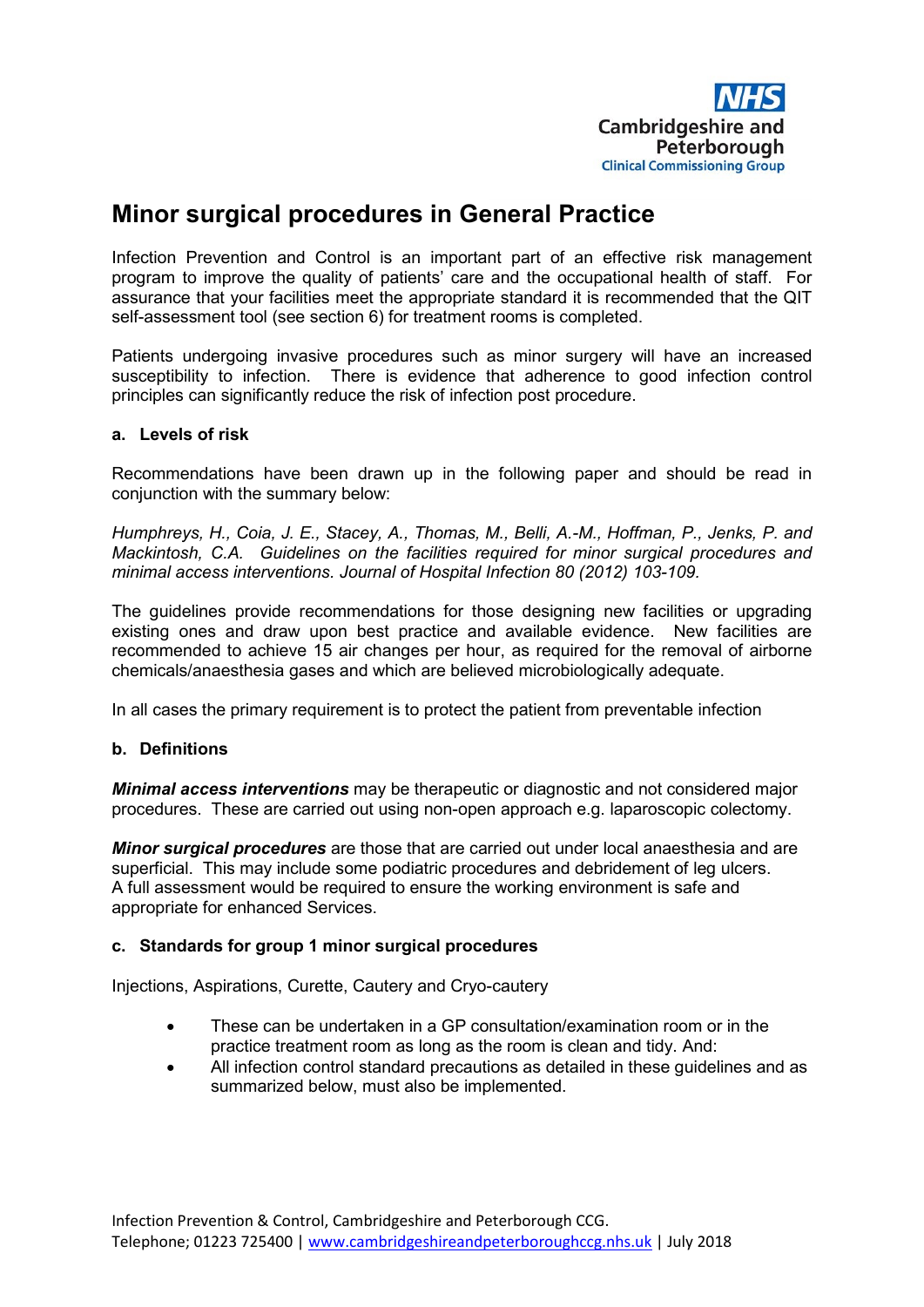

# **d. Standards for group 2 minor surgical procedures**

Incisions, excisions, 'lumps and bumps', toe nail removal, vasectomy

• Ideally, these should be undertaken in a room designated for the purpose of minor surgical procedures only. If this is not possible due to the constraints of the building, please contact the IPCT so that a risk assessment can be undertaken on your behalf and advice can be given on the individual requirements necessary for minor surgery to be performed in the room available

As a minimum requirement, a treatment room may be utilised, but this room must be clean and tidy with:

- Washable, impervious floors, walls and ceiling
- Intact, washable, impervious work tops and cupboards
- No clutter on any surfaces (or room can be easily cleared and cleaned prior to minor surgery sessions)

In addition, the following summaries of infection control standards must be implemented for ALL minor surgical procedures.

#### **e. The Environment**

Standard - *The environment is in good order and a good standard of repair, to assure crossinfection does not take place.*

- The ceiling, walls and floors must be washable, in a good state of repair, and visibly clean. Flooring should be intact with sealed joins and coved edges.
- The lighting must be of a good quality; florescent tubes must be covered with diffusers. Examination lamps must be correctly designed so as to ensure they give enough light and that the bulb is encased within the lamp casing.
- There must be sufficient storage space, to ensure that there is no clutter on the surfaces. The cupboards and worktops must be in a good state of repair, orderly and clean inside and out.
- The couch covering must be washable and in good repair. No linen should be used and the disposable paper towelling must be changed between patients.
- Couch curtains should be laundered regularly (6 monthly, in a commercial laundry), or straight away if contaminated. Disposable curtains are also available.
- Wipe able vertical blinds are recommended if required at windows. The windows and ledges must be clean and dust free and not used for storage. Blinds should be cleaned 6 monthly.
- A designated stainless steel, free standing dressing trolley which is in a good state of repair and which can be cleaned with general purpose detergent wipes between uses.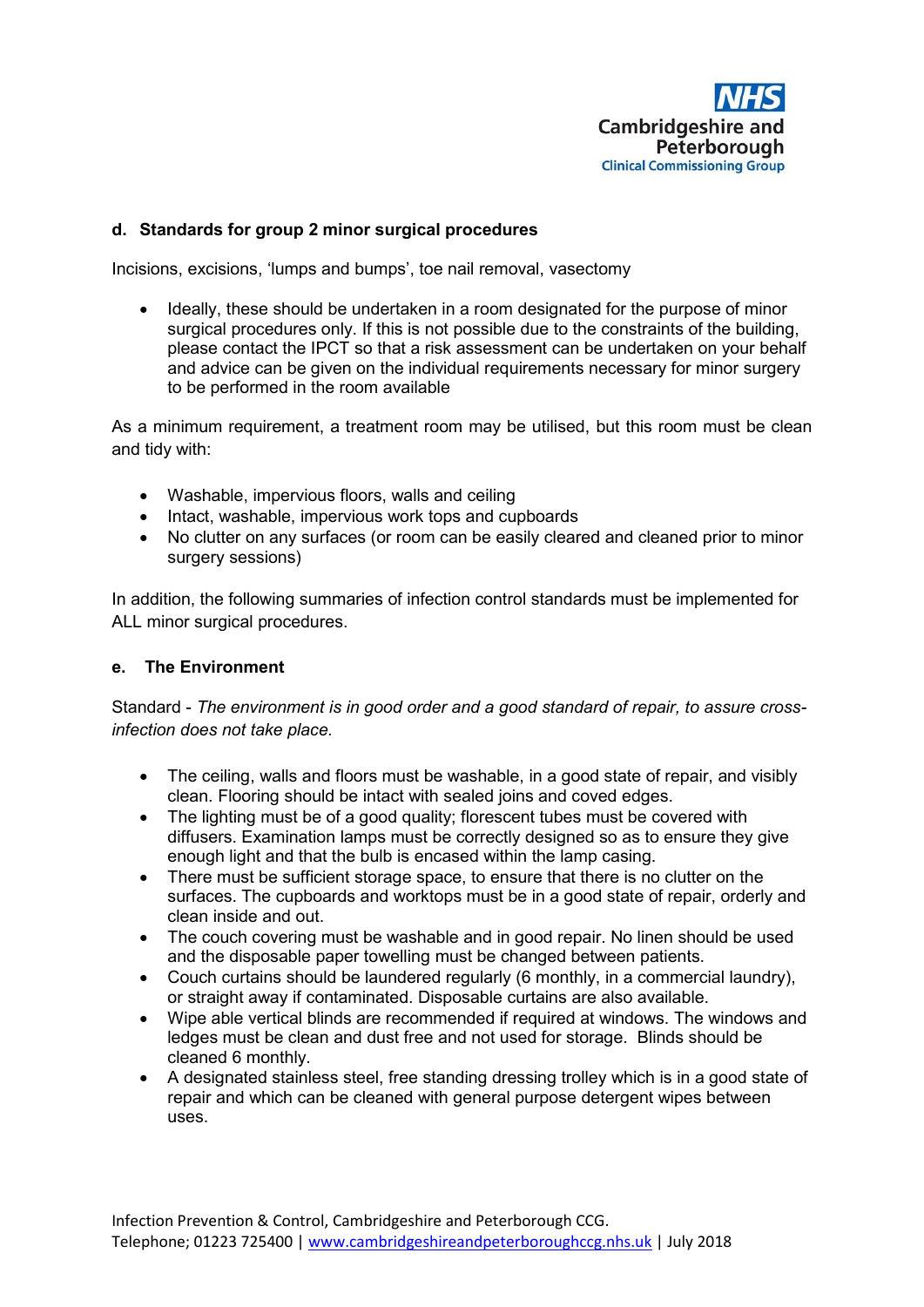# **f. Hand hygiene**

Standard – *To minimise the risk of cross-infection, all staff have access to hand washing facilities using a recommended technique.*

- There must be a designated hand-wash sink, with elbow/wrist/mixer taps (HBN 00-10) Part C compliant).
- Access to the hand basin should be clear.
- The sink should be visibly clean.
- Wall dispensed liquid soap should be available from a cartridge style dispenser.
- Anti-bacterial soap or hand washing with liquid soap followed by alcohol hand rub/gel should be used prior to performing minor surgery.
- Wall dispensed paper towels for hand-drying should be available.
- Only single-use nailbrushes should be used.

# **g. Protective clothing**

Standard - *The health care worker demonstrates the appropriate usage of protective clothing.*

- Single-use, un-sterile, vinyl gloves should be readily available, in a range of sizes. If contact with blood is likely, it is recommended that latex (or an alternative to latex is used e.g. nitrile), in preference to vinyl gloves.
- Single-use disposable aprons should be readily available and worn if exposure to body fluids is possible.
- Single-use, sterile, gloves should be available (an alternative to latex must be available e.g. nitrile).
- A pair of plastic goggles/ face visor should be available in the surgery for use when excessive splashing of body fluids to the face is anticipated.

# **h. Decontamination**

Standard - *Local decontamination and sterilisation of instruments is now not permissible in General Practice.*

In order to be able to perform minor surgery, sterile instruments must either be sourced from a single-use equipment supplier, or via a Sterile Services Department.

All equipment should be rotated to ensure products are used within expiry times.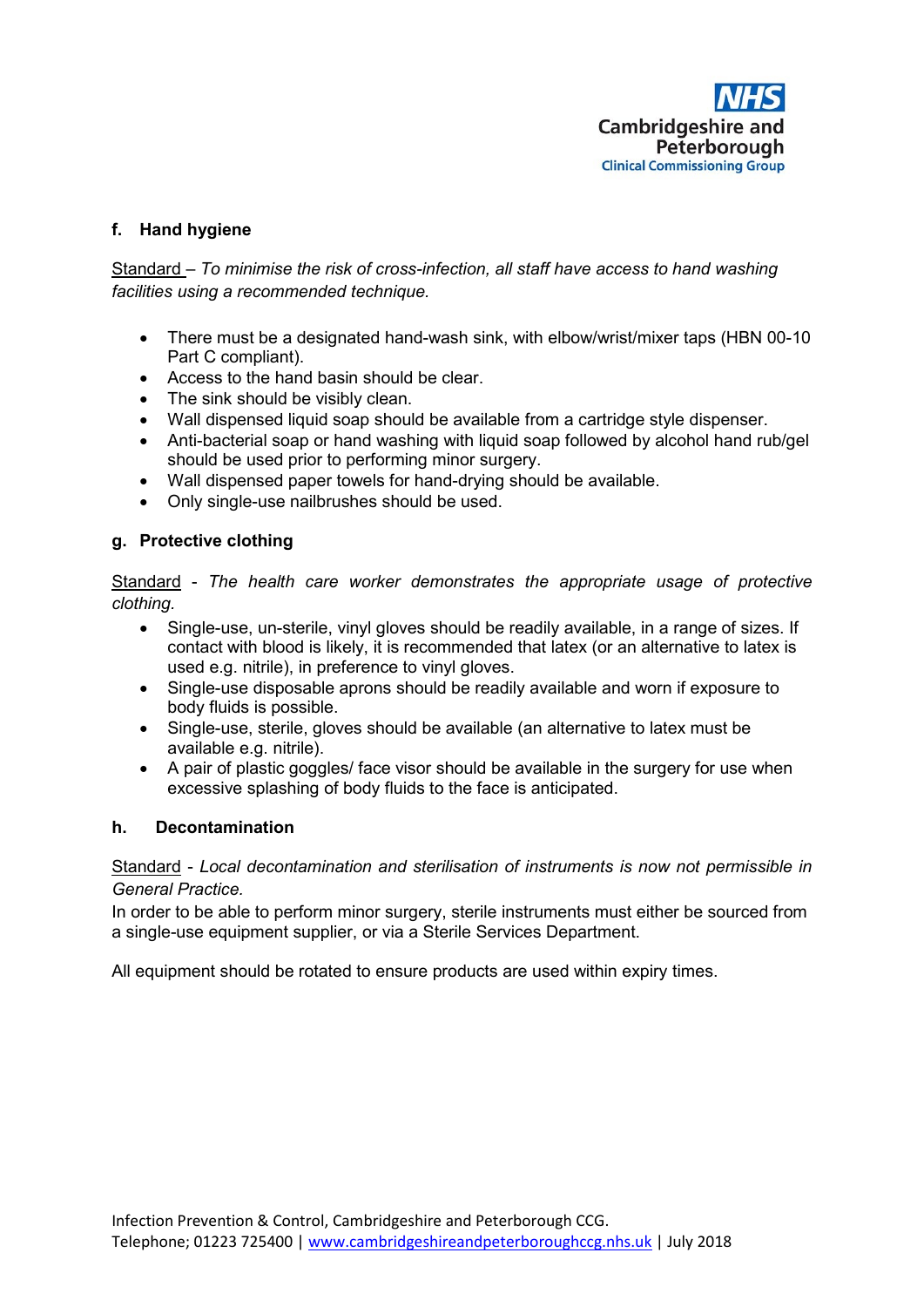

Single-use equipment**:**

- Single use items must **never** be re-used.
- Sterile products should be stored above floor level in cupboards.
- All sterile products (including cautery tips equipment) must be single-use,
- All single use, disposable equipment must be disposed of immediately after use as per manufacturer's instructions; therefore, a sharps container that conforms to BS7320 and a yellow clinical waste bag supported in a foot operated, rigid bin must be available.
- Ideally, these should be undertaken in a room designated for the purpose of minor surgical procedures only. If this is not possible due to the constraints of the building, please contact the IPCT so that a risk assessment can be

•

Sterile equipment obtained from Sterile Services Department (SSD):

- Stock rotation must be implemented to ensure products are used within expiry times
- Sterile packs and all equipment should be stored in cupboards
- Used equipment should be stored separately in a designated safe area prior to collection within a 7-day period

# **i. Spillages**

Standard *The health care worker will demonstrate safe handling and disposal of all body fluids.*

- Staff should be familiar with the policy for dealing with spills of body fluids.
- All equipment required for dealing with spillages, including a Sodium Hypochlorite solution should be readily available for use.

# **j. Specimens**

Standard - *All specimens are collected, labelled, and transported safely to prevent the risk of contamination or infection.*

- Specimens must be collected using universal precautions.
- Specimens must be well secured and placed in a re-sealable clear plastic bag.
- Specimens must be clearly labelled, on both the specimen container and the accompanying form.
- Specimens should be stored in a separate designated area while awaiting collection.
- Specimens should be transferred to the laboratory, under controlled circumstances.